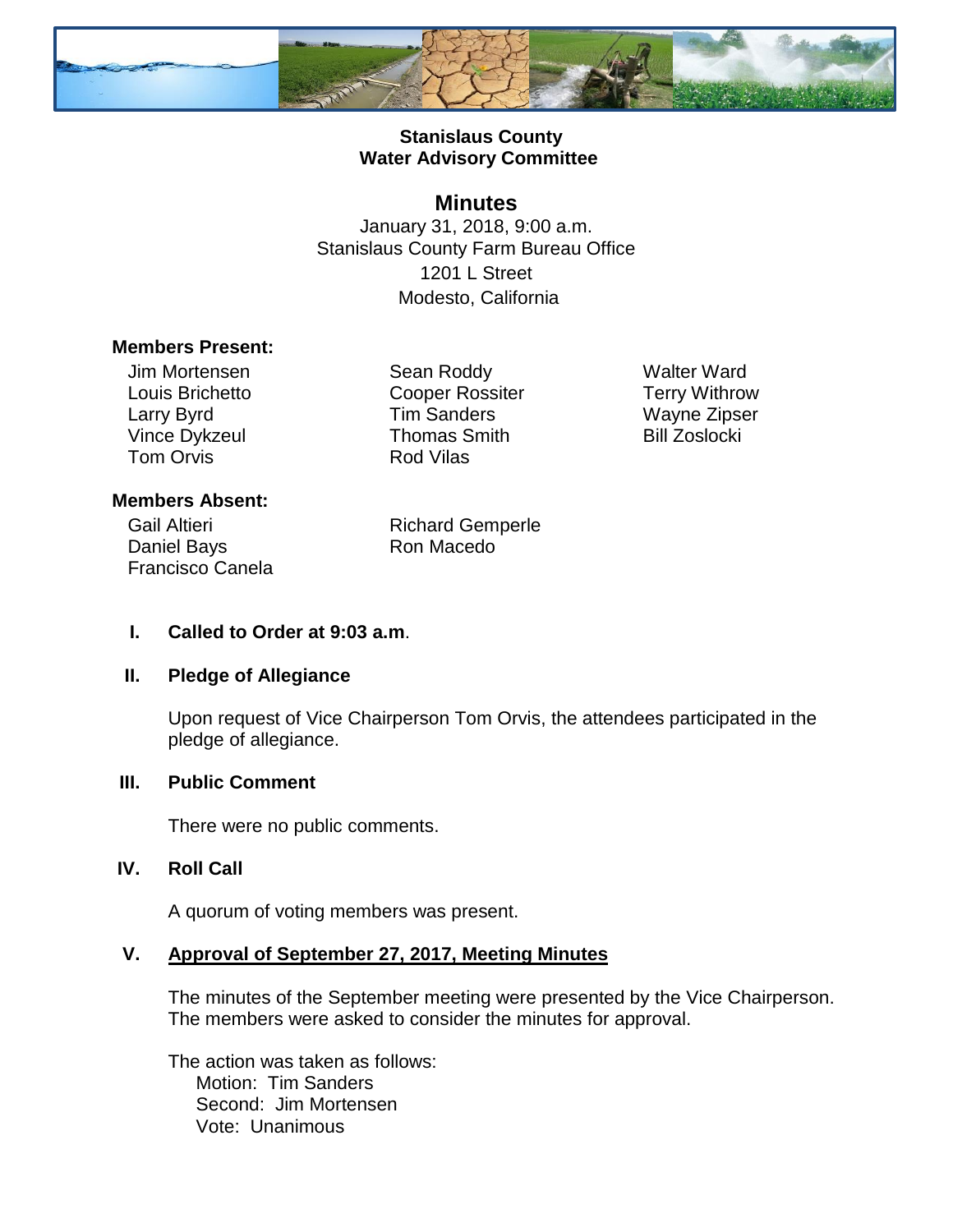### **VI. Selection of WAC Chair and Vice-Chair for 2018**

Members suggested re-instating Daniel Bays for Chairperson.

The action was taken as follows: Motion: Jim Mortensen Second: Tim Sanders Vote: Unanimous

Members suggested re-instating Tom Orvis for Vice-Chairperson.

The action was taken as follows: Motion: Cooper Rossiter Second: Jim Mortensen Abstension: Tom Orvis Vote: Unanimous

#### **VII. Sustainable Groundwater Management Act (SGMA) Update (Ward)**

Walter Ward, Stanislaus County Water Resources Manager, provided a summary report regarding the status of the various agencies across the region involved in a range of activities regarding implementation of the Sustainable Groundwater Management Act. The entire presentation may be found at the following link:

[http://www.stancounty.com/er/groundwater/wac.shtm,](http://www.stancounty.com/er/groundwater/wac.shtm) *Sustainable Groundwater Management Act Update*

# **VIII. Almond Orchard Recharge (Roger Duncan, University of California Cooperative Extension)**

Roger Duncan with the Univerisity of California Cooperative Extension provided an overview of the UC Davis study sponsored by the California Almond Board regarding the concept of utilizing in-orchard groundwater recharge during the winter dormant season. Mr. Duncan's summary report may be found at the following link:

[http://www.stancounty.com/er/groundwater/wac.shtm,](http://www.stancounty.com/er/groundwater/wac.shtm) *Groundwater Recharge Presentation*

#### **IX. Potential Water Resources Opportunities (John Davids, Modesto ID)**

John Davids, Assistant General Manager, Water Operations, with the Modesto Irrigation District provided information related to their surplus water program initiated in 2017 whereby in certain Water Year Types (such as the "Wet"